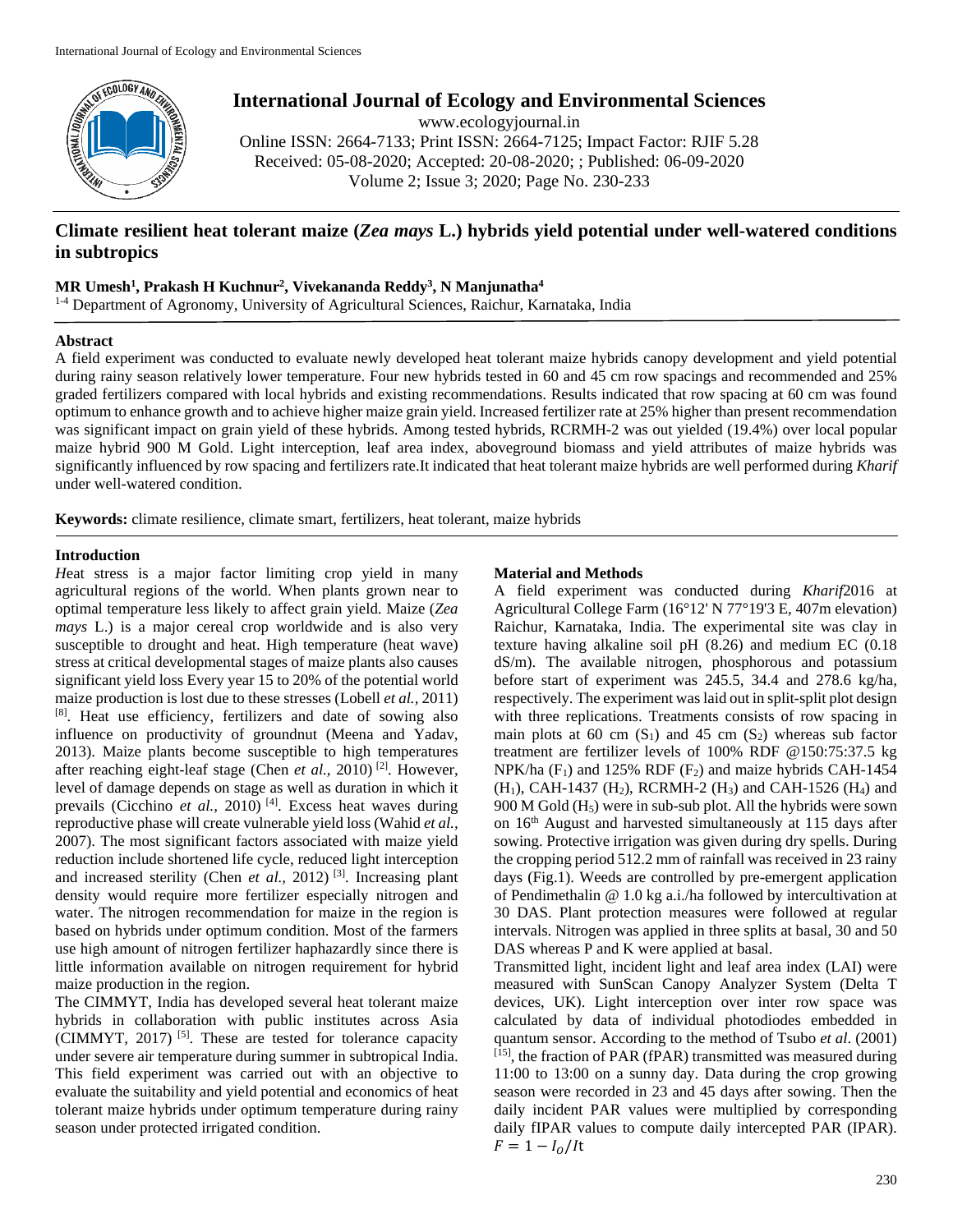#### Where,

 $F =$  Fraction of incident solar radiation intercepted by a canopy layer

Io= Measured incident PAR below a canopy layer

 $I_t$  = Radiant flux density on the top of the canopy

Plant samples for dry matter studies were collected at regularly up to harvest. At each sampling, five plants were uprooted at randomly in each treatment and these samples were oven dried at 70ºC in hot air oven for 72h till a constant weight obtained. The dry weight of different plant parts were recorded, the dry matter production per plant was obtained with the summation of dry weight of all plant parts and was expressed per plant basis (g/plant). Yield attributes of all the hybrids were recorded at final harvest from five randomly selected plants. Grain yield of maize were determined by harvesting all the plants in a sampling area of 4.2  $m \times 3.4$  m. The reported grain yields were determined by accounting for a water content of 12% in the sun-dried grains.

The data were statistically analyzed using analysis of variance (ANOVA) as applicable to split plot design (Gomez and Gomez, 1984). The significance of the treatment effects was determined using F-test, and the difference between the means was estimated using least significance difference and Duncan's multiple range tests at 5% probability level. Regression analyses were performed using the data analysis tool pack of SigmaPlot 11 version.



**Fig 1:** Rainfall distribution, daily solar radiation, minimum and maximum temperature during cropping period at experimental site

#### **Results and Discussion Growth Attributes**

Above ground dry matter production of maize hybrids was significantly influenced by row spacing and population density (Fig.2) was higher in optimum plant population (83,333 plants/ha) at row spacing 60 cm and higher fertilizer rate @ 187:93:47 NPK kg/ha. Hybrids differed significantly in the development pattern throughout the growing period. Hybrid RCRMH-2 has produced higher dry matter (139.8 g/plant) over rest of the hybrids. Further, it was enhanced by application of graded fertilizers (134.7 g/plant) and wider row spacing (134.5 g/plant). Plant height, number of green leaves was significantly higher in wider row spacing at 60 cm and also by graded fertilizers application. Sarlangue *et al.* (2007) [12] reported that

above ground biomass per plant at maturity and plant density had significant relationship between yields at 10.3 to 13.7 plants m<sup>−</sup><sup>2</sup> .Among hybrids, RCMH-2 has accumulated more biomass over rest of the hybrids.



 $S_1$ - 60cm; S<sub>2</sub>- 45 cm F<sub>1</sub>-150:75:37.5 kg NPK/ha; F<sub>2</sub>-187:93:47 kg NPK/ha; H1- CAH-1454; H2- CAH-1437; H3- RCRMH-2; H4- CAH-1526; H5- 900 M Gold

**Fig 2:** Leaf area index (a), Light interception (b) and dry matter production per plant (c) as influenced by plant population, fertilizer rate and maize hybrids Leaf area index and light interception (%)

Light interception was higher in closer spaced dense population at 45 cm with more fertilizer application (Fig. 2). Among hybrids RCMH- 2 has intercepted light and greater LAI than rest of the hybrids followed by CAH- 1526 and CAH 1454. Leaf area index (LAI) was higher in closer row spacing at 45 cm along with fertilizer rate 25% higher than RDF. It indicated that maize hybrids canopy development was influenced by spacing and fertilizer rate. At same experimental site Subrahmanyam (2017) reported that heat tolerant maize hybrids put forth more leaf area per plant as indicated by leaf area index and intercepted more light during summer period.

# **Yield and yield attributes**

Grain yield of maize was not significantly influenced by plant populations and fertilizer levels (Table 1). The lower spacing and recommended dose of fertilizers are sufficient for better yield. Among tested hybrids significantly higher grain yield was produced by RCRMH-2 (7958 kg/ha) and lowest in CAH-1454 (5903 kg/ha). The genetic potential coupled with optimum row spacing and fertilizer application enhances yield. Biomass at final harvest was significantly influenced by row spacing and fertilizer application rate) and was maximum in high density planting, application of fertilizers 25% higher than recommended dose (Table 1). Among hybrids biomass yield was higher in CAH 1454 (11042 kg/ha) followed by CAH 1526. Ashrafi and Seiedi (2011) [1] indicated that plant density had significant effects on plant height, number of kernels per ear, the number of grain rows and number of grains per ear row. Increments in maize grain yield with increasing *density* were more associated with increases in biomass production than with increments in HI (Sarlangue *et al.,*  $2007$ ) <sup>[12]</sup>. Subrahmanayam (2017) also evaluated heat tolerant maize hybrids for their potentiality during summer hot season results showed that heat tolerant hybrids were out yielded over conventional hybrids. Further these hybrids superiority in minimum percentage of leaf firing, tassel blast percentage, anthesis-silking interval, pollen shedding duration.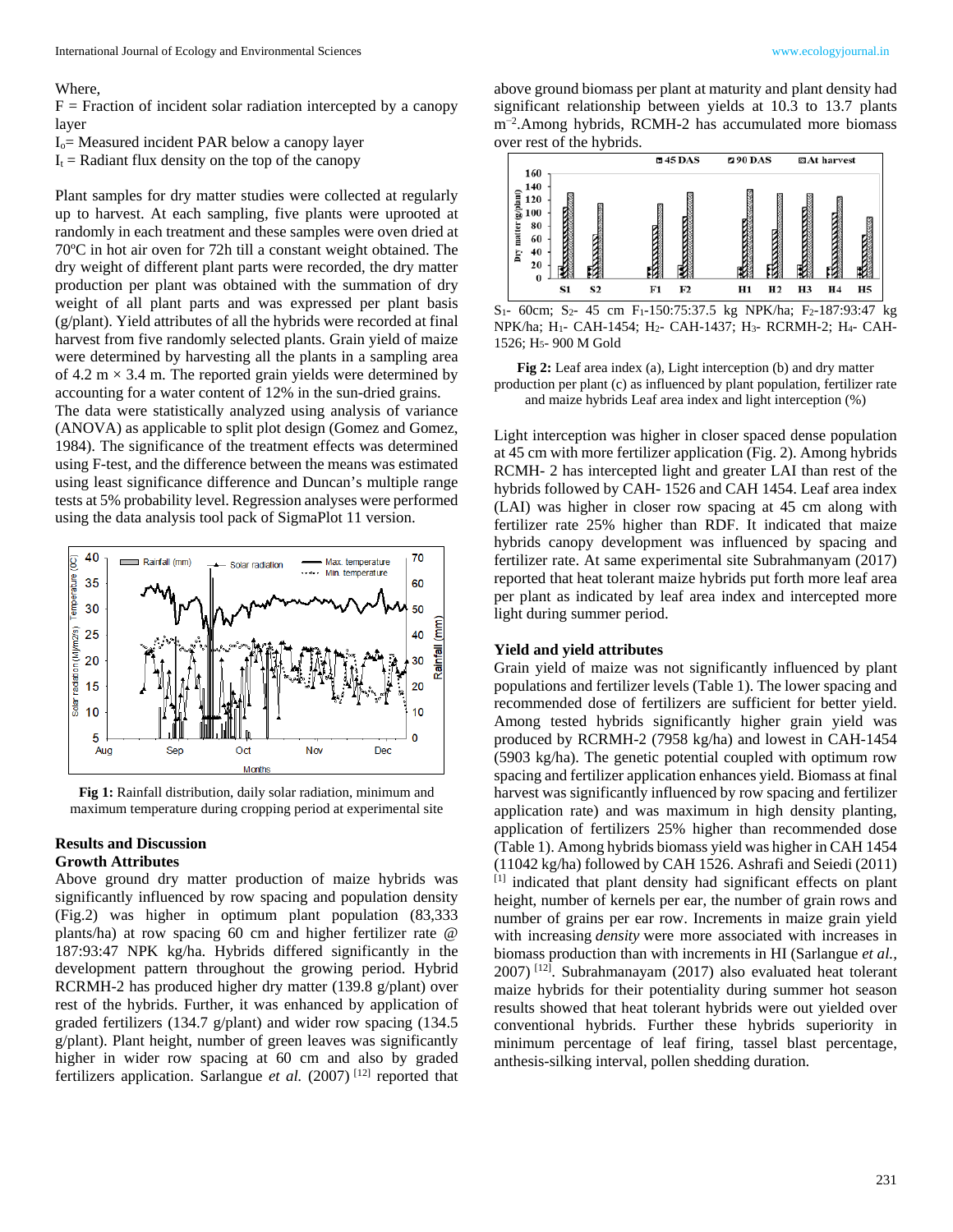| <b>Treatment</b>                      |           |           | Cobs/ plant Rows/ cob Cob barrenness (%) Seeds/ row 100- seed weight (g) Grain yield (kg/ha) Stover yield (kg/ha) |       |           |           |       |  |  |  |  |
|---------------------------------------|-----------|-----------|-------------------------------------------------------------------------------------------------------------------|-------|-----------|-----------|-------|--|--|--|--|
| Row Spacing                           |           |           |                                                                                                                   |       |           |           |       |  |  |  |  |
| $S_1 - 60$ cm                         | 1.22      | 14.33     | 9.10                                                                                                              | 29.4  | 28.39     | 7299      | 8556  |  |  |  |  |
| $S_2 - 45$ cm                         | 1.36      | 13.64     | 8.66                                                                                                              | 27.16 | 27.44     | 6850      | 10593 |  |  |  |  |
| C.D. $(p=0.05)$                       | <b>NS</b> | <b>NS</b> | NS.                                                                                                               | 2.4   | <b>NS</b> | NS.       | 854   |  |  |  |  |
| Fertilizer levels                     |           |           |                                                                                                                   |       |           |           |       |  |  |  |  |
| F <sub>1</sub> -150:75:37.5 kg NPK/ha | 1.26      | 13.87     | 8.41                                                                                                              | 27.34 | 27.25     | 7023      | 8721  |  |  |  |  |
| F <sub>2</sub> -187:93:47 kg NPK/ha   | 1.31      | 14.11     | 9.35                                                                                                              | 29.25 | 28.57     | 7127      | 10228 |  |  |  |  |
| C.D. $(p=0.05)$                       | <b>NS</b> | NS.       | NS.                                                                                                               | 1.83  | 1.26      | <b>NS</b> | 896   |  |  |  |  |
| <b>Hybrids</b>                        |           |           |                                                                                                                   |       |           |           |       |  |  |  |  |
| $H1-CAH-1454$                         | 1.24      | 14.22     | 7.98                                                                                                              | 25.91 | 28.32     | 5903      | 11042 |  |  |  |  |
| $H_2$ -CAH-1437                       | 1.23      | 14.06     | 8.66                                                                                                              | 28.75 | 29.20     | 7552      | 9236  |  |  |  |  |
| $H_3$ -RCRMH-2                        | 1.41      | 13.17     | 8.84                                                                                                              | 27.63 | 29.96     | 7958      | 9478  |  |  |  |  |
| H <sub>4</sub> -CAH-1526              | 1.23      | 14.10     | 10.46                                                                                                             | 30.74 | 25.21     | 7297      | 10095 |  |  |  |  |
| <b>H5-900 M Gold</b>                  | 1.32      | 14.39     | 8.46                                                                                                              | 25.44 | 26.88     | 6662      | 8022  |  |  |  |  |
| C.D. $(p=0.05)$                       | NS.       | NS.       | NS.                                                                                                               | 2.84  | 2.13      | 1187      | 1351  |  |  |  |  |

**Table 1:** Yield attributes of maize hybrids grown under different row spacings and fertilizer levels

#### **Economic returns**

Increased level of fertilizers application @ 187-93-47 NPK kg/ha has higher cost of cultivation (Rs.  $39.5 \times 10^3$ /ha) as compared to recommended levels (Table 2). This might be due to additional cost towards higher nutrient dose. Higher net returns at 60 cm row spacing (Rs.  $75 \times 10^3$ /ha) was mainly ascribed to higher grain yield. Higher net returns and benefit cost ratio was with the application of higher levels of nutrients owing to more grain yield as compared to increase in cost of cultivation. Among hybrids, RCRMH-2 production has given greater net returns (Rs.88.6 x 103 /ha) and benefit: cost ratio (3.39) as compared to local popular hybrid 900 M Gold and others. It may be ascribed to differences

in maize grain yield potential among hybrids inspite of similar cost of production (Rs.  $37.0 \times 10^3$ /ha).

The present study thus indicates that high yielding heat tolerant hybrids perform better in optimum temperature condition during rainy season. Maize hybrid RCRMH-2 has higher grain yield potential, harvest index which enhanced economic returns over existing hybrids in the region. To achieve higher yield row spacing of 60 cm was found better than narrow row spacing at 45 cm. Further, application of 15% higher than existing recommendation was found to be effective in achieving higher yield potential and economic returns.

|  |  |  |  | Table 2: Economic returns of maize hybrids under modified spacing and fertilizer application |  |  |  |
|--|--|--|--|----------------------------------------------------------------------------------------------|--|--|--|
|  |  |  |  |                                                                                              |  |  |  |

| <b>Treatment</b>                      | Cost of production ('000 Rs. /ha) Gross return ('000 Rs. /ha) Net Return ('000 Rs. /ha) |       |      | <b>BC</b> Ratio |  |  |  |  |  |
|---------------------------------------|-----------------------------------------------------------------------------------------|-------|------|-----------------|--|--|--|--|--|
| Row spacing                           |                                                                                         |       |      |                 |  |  |  |  |  |
| $S_1 - 60$ cm                         | 40.3                                                                                    | 115.3 | 75.0 | 2.73            |  |  |  |  |  |
| $S_2 - 45$ cm                         | 42.2                                                                                    | 111.8 | 69.6 | 2.65            |  |  |  |  |  |
| Fertilizer levels                     |                                                                                         |       |      |                 |  |  |  |  |  |
| F <sub>1</sub> -150:75:37.5 kg NPK/ha | 37.3                                                                                    | 108.8 | 71.5 | 2.73            |  |  |  |  |  |
| F <sub>2</sub> -187:93:47 kg NPK/ha   | 39.5                                                                                    | 112.6 | 73.1 | 2.80            |  |  |  |  |  |
| <b>Hybrids</b>                        |                                                                                         |       |      |                 |  |  |  |  |  |
| $H_1$ -CAH-1454                       | 37.0                                                                                    | 99.2  | 62.2 | 2.68            |  |  |  |  |  |
| $H_2$ -CAH-1437                       | 37.0                                                                                    | 120.3 | 83.3 | 3.25            |  |  |  |  |  |
| $H_3$ -RCRMH-2                        | 37.0                                                                                    | 125.6 | 88.6 | 3.39            |  |  |  |  |  |
| H <sub>4</sub> -CAH-1526              | 37.0                                                                                    | 117.3 | 80.3 | 3.17            |  |  |  |  |  |
| $H5$ -900 M Gold                      | 37.7                                                                                    | 105.3 | 67.6 | 2.79            |  |  |  |  |  |

#### **Acknowledgment**

The authors are thankful to CIMMYT, India for providing new hybrids for agronomic evaluation, University of Agricultural Sciences, Raichur for financial.

# **References**

- 1. Ashrafi V, Seiedi MN. Influence of different plant densities and plant growth promoting Rhizobacteria (PGPR) on yield and yield attributes of corn (Zea mays L.) Rec. Res. Sci. Tech. 2011; 3(1):63-66
- 2. Chen J, Xu WJ, Xin Z. Role of Phosphatidic acid in high temperature tolerance in maize. Crop Science, 2010; 50:2506-2515
- 3. Chen J, Xu W, Velten J, Xin Z, Stout J. Characterization of maize inbred lines for drought and heat tolerance. J Soil Water Conserv. 2012; 67(5):354-364
- 4. Cicchino M, Rittalino Edreira JI, Uribelarrea M, Otegui ME. Heat stress in field grown maize: Response of physiological determinants of grain yield. Crop Sci, 2010; 50:1438-1448
- 5. CIMMYT. Heat stress tolerance maize for Asia, 2017. https://htma.cimmyt.org/
- 6. Gomez KA, Gomez AA. Statistical procedures for agricultural research (2 ed.). John wiley and sons, New York, 1984, 680p.
- 7. Hodges T, Evans DW. Light interception model for estimating the effects of row spacing on plant competition in maize. J Prod. Agri. 1990; 3(2):190-195.